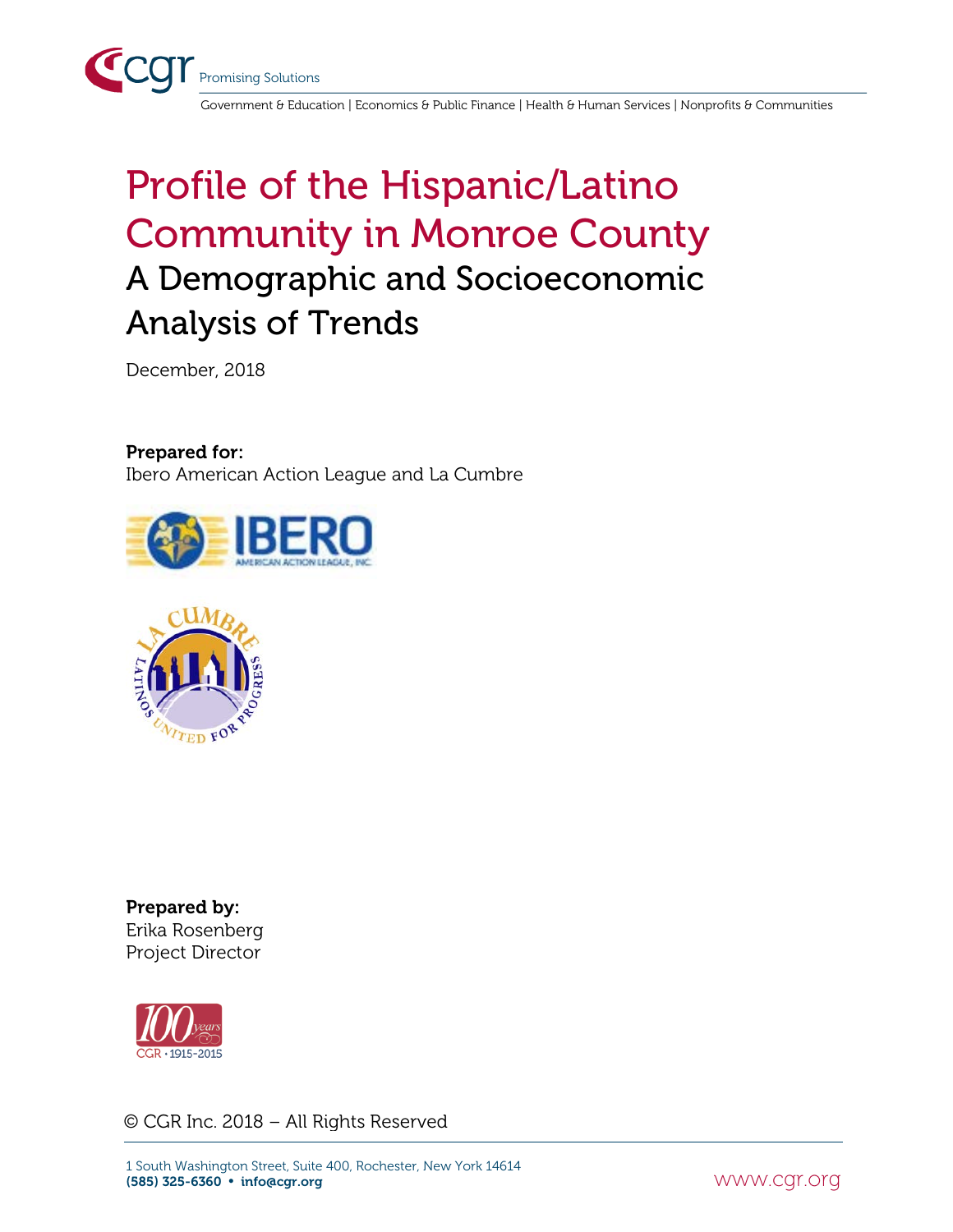

Dear Community,

It's with great pleasure that we present to you the 2019 edition of *Profile of the Hispanic Community,* prepared for the Ibero-American Action League and La Cumbre by the *Center for Governmental Research (CGR).*

Understanding and being informed of how the Hispanic community is doing in our region is extremely important to everyone. In order to begin addressing the challenges and building on areas of success in our community, we first need to know where we are.

This study offers a statistical snapshot of Hispanics in our area in both urban and suburban areas. It also offers data on origin, gender, age, language, marital status and family structure.

In addition to these demographics, this study also provides information on prenatal care, education and economic development. We encourage you to further explore the results and findings of this report. We are confident that you will have a better understanding of the state of Hispanics in our county.

This study would have not been possible without the support of *The Rochester Area Community Foundation* and the work of the *Center for Governmental Research (CGR),* specifically, Erika Rosenberg, Project Director*.* We extend a special thank you to *The Community Foundation* for funding this important research study.

Thank you,

Klocker

Hilda R. Escher President & CEO Ibero-American Action League, Inc.

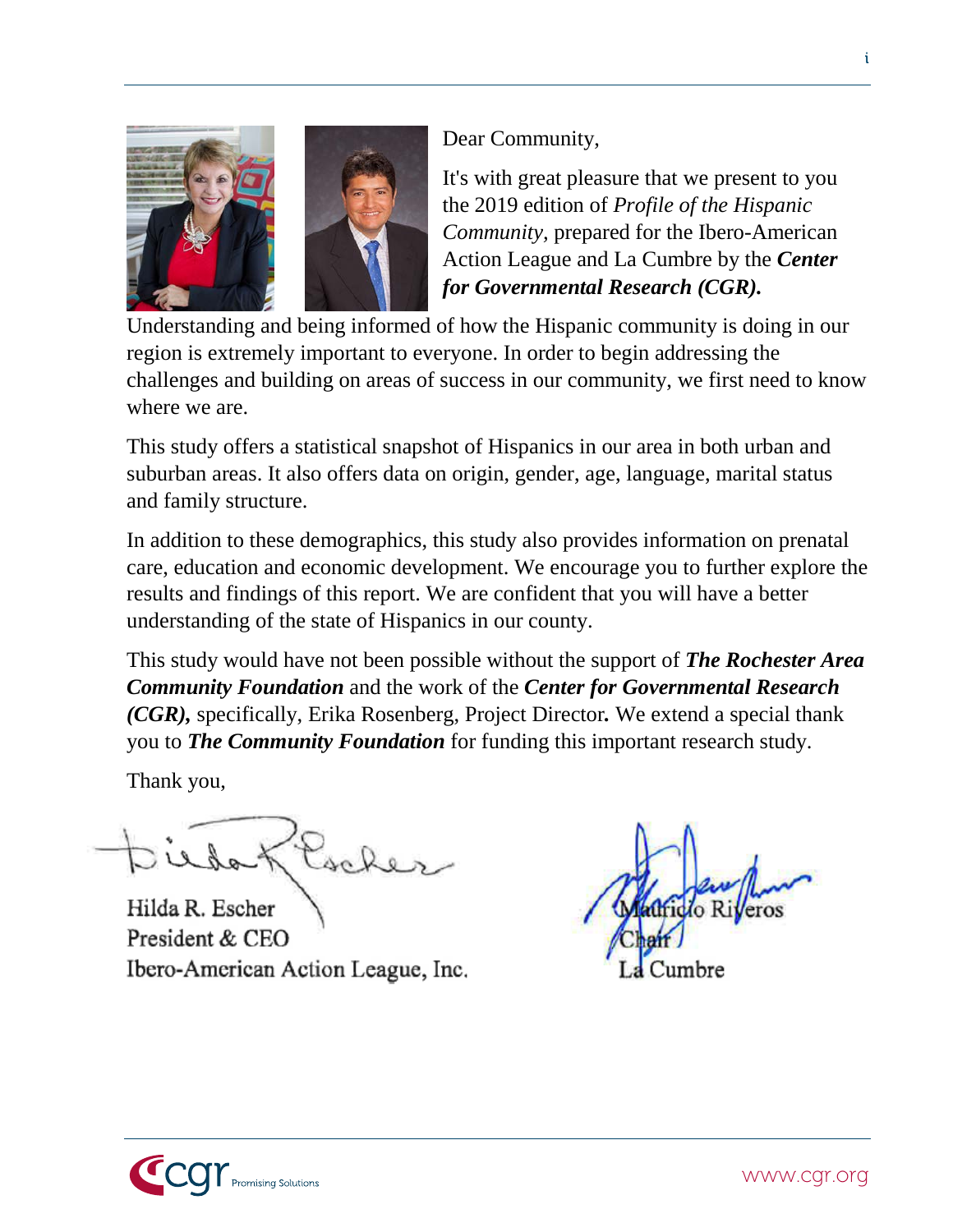## <span id="page-2-0"></span>Summary

CGR was engaged by the Ibero American Action League and La Cumbre to develop this Profile of the Hispanic and Latino community in Monroe County. This report updates previous reports from 2000, 2003 and 2012 and is aimed at providing both big-picture and granular information about Hispanic and Latino residents of Monroe County and how they are faring on a variety of socioeconomic indicators. Data from the U.S. Census Bureau and other sources show:

- The Hispanic or Latino community in Monroe County has more than tripled in size since 1980, growing from less than 17,000 to nearly 61,000 people. This is on par with the national growth rate.
- The population is increasingly suburban, though 61% of Hispanic residents of the County reside in the City (down from 79% in 1980).
- A majority of Hispanic residents continue to be of Puerto Rican heritage: 69%.
- Hispanic and Latino residents had the youngest population in Monroe County, with 73% younger than 45.
- A majority of Monroe County Hispanic or Latinos spoke a language other than English, though that share declined from 74% in 2000 to 63% in 2012-16. The share of Hispanic or Latino residents who said they do not speak English "very well" has decreased from 30% in 2000 to 24%.
- 30% of Latino residents in the County were married in 2012-16, down from 47% in 1980 and 39% of Hispanic families in the County were made up of single mothers with children.
- The share of births to Latinas getting early prenatal care has increased 10 points since 2006 to 78% in 2016. However, the percentage of Hispanic babies with low birth weights in Monroe County has increased slightly, from 7% in 2000 to 10% in 2016. The infant mortality rate has fallen, from 11 per 1,000 births is 2007-09 to 7 in 2013-15.
- On state tests in English and math, Latino student performance lagged behind 39%white and Asian students and was generally on par with African American students. For example, in 2018, 22% of Latino 3<sup>rd</sup> graders passed the state's reading exam, compared to 18% of African Americans, 56% of whites and 59% of Asians.
- High school graduation rates have improved for Latinos in the County, rising to 67% in 2017, but that was the lowest rate among major racial/ethnic groups. The share of adults with a bachelor's degree has also increased but more gradually, from 13% in 2000 to 16% in 2012-16.

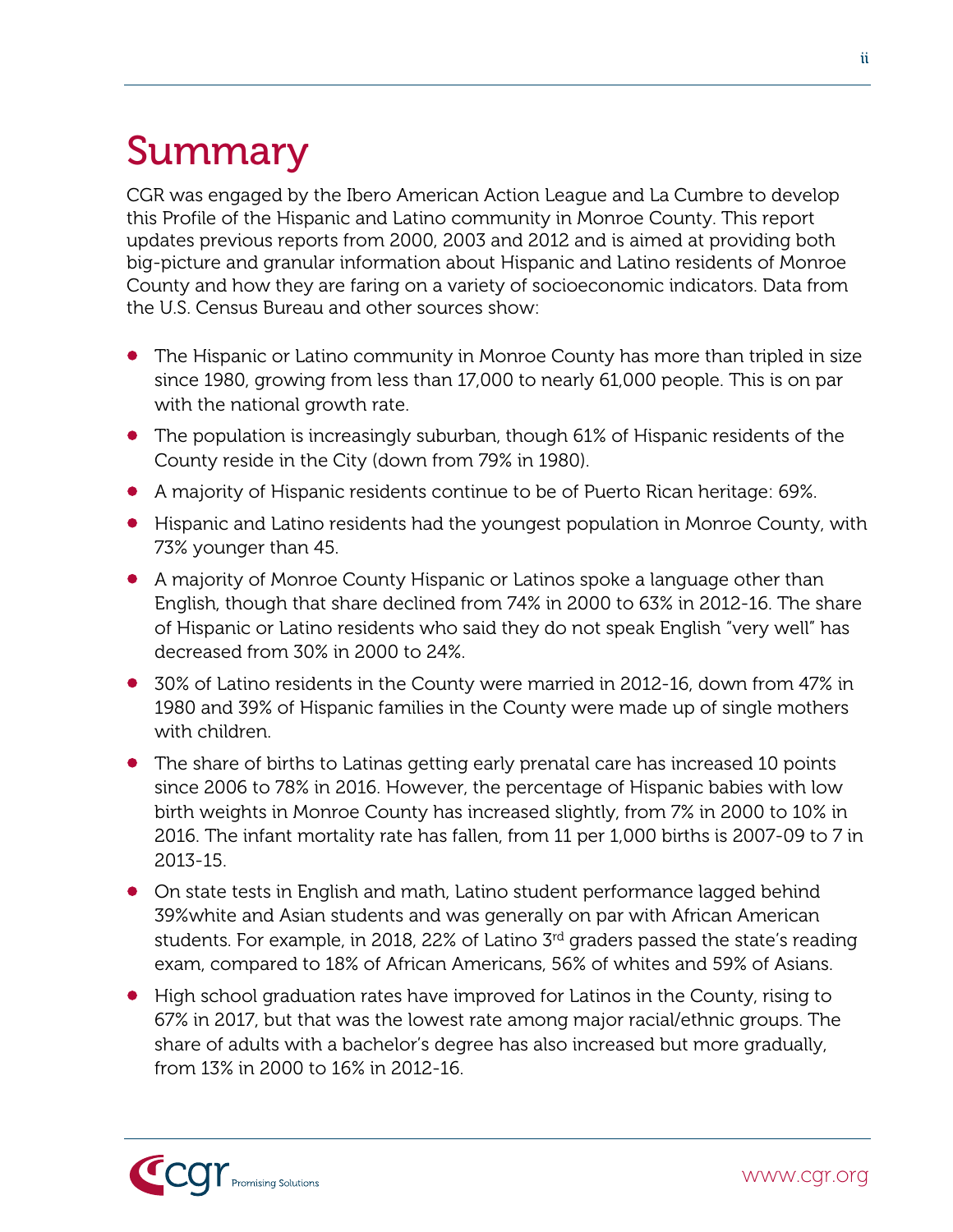- The County unemployment rate for Hispanic job seekers, 13%, was lower than for Black or African American workers (16%), but more than twice as high as the rates for Asian and White workers (both below 6%).
- Median household income was \$29,950 for Hispanic or Latino residents of Monroe County in 2012-16, a bit higher than the median for African American households but far below Whites (\$59,930) and Asians (\$55,170).
- Roughly one in three Hispanic or Latino residents of Monroe County (34%) had incomes below the federal poverty line in 2012-16, unchanged since 2000. This rate was similar to that of Black or African American residents, but more than three times higher than White residents (10%) and also higher than among Asians (18%).
- About one in three Latino or Hispanic County residents (34%) owned their homes in 2012-16, similar to the rate in 2000 (32%). The rate was similar for Black or African American residents (32%), but about half as high as for White residents  $(71\%)$ .
- Rental housing was not considered affordable for Latinos in Monroe County in 2012-16, with 38% of household income of renters going to rent (above the 30% considered affordable).



iii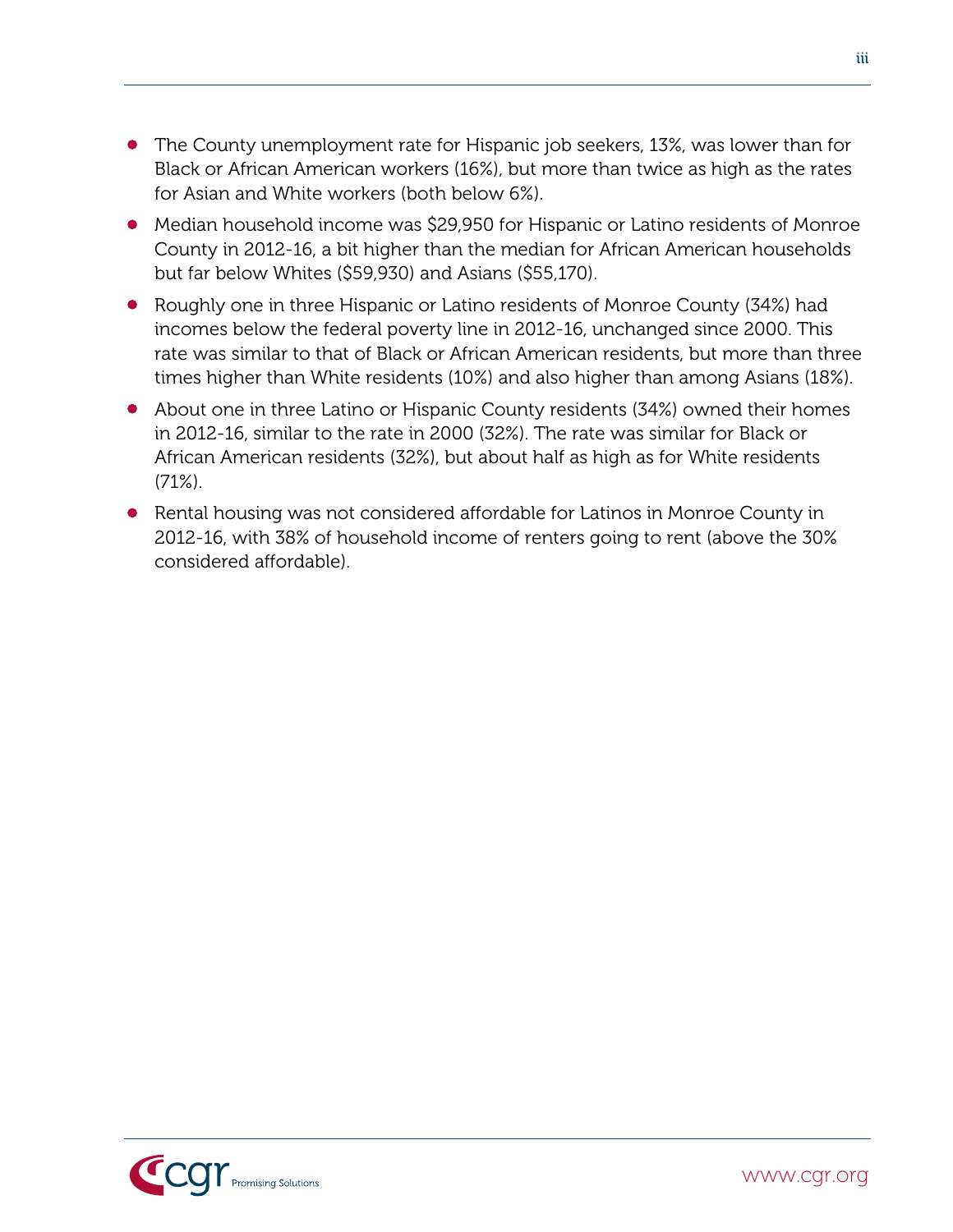#### Acknowledgements

CGR is grateful for the support of the Ibero American Action League and Rochester Area Community Foundation in making this report possible. Ann Johnson from ACT Rochester was an important supporter and adviser. La Cumbre played a critical role in advocating for and shaping this update to previous reports on the local Latino community, specifically Luis Ormaechea, who chaired the Economic Development Committee's "Proyecto Estrella" ("Star Project"); Mauricio Riveros, who chaired the Economic Development Committee and hosted/facilitated regular meetings; Luis Martinez, who assisted with finding volunteers to help with research; and Edgar Colón-Quiñones, who assisted with research. Other participants in the La Cumbre Economic Development Committee included: Abraham Hernandez, Herb Escher, Kelly Mullaney, and Peterson Vazquez.

The goals of La Cumbre for this Economic Development Committee "Proyecto Estrella" included researching the current state of economic development using important economic indicators for the Rochester Area Hispanic/Latino Community, and preparing a dashboard report regarding the current state of important economic metrics in the Rochester Area Hispanic/Latino Community.

#### Staff Team

This report was authored by Zohar Perla and David Riley. Michael Silva collected and analyzed data.

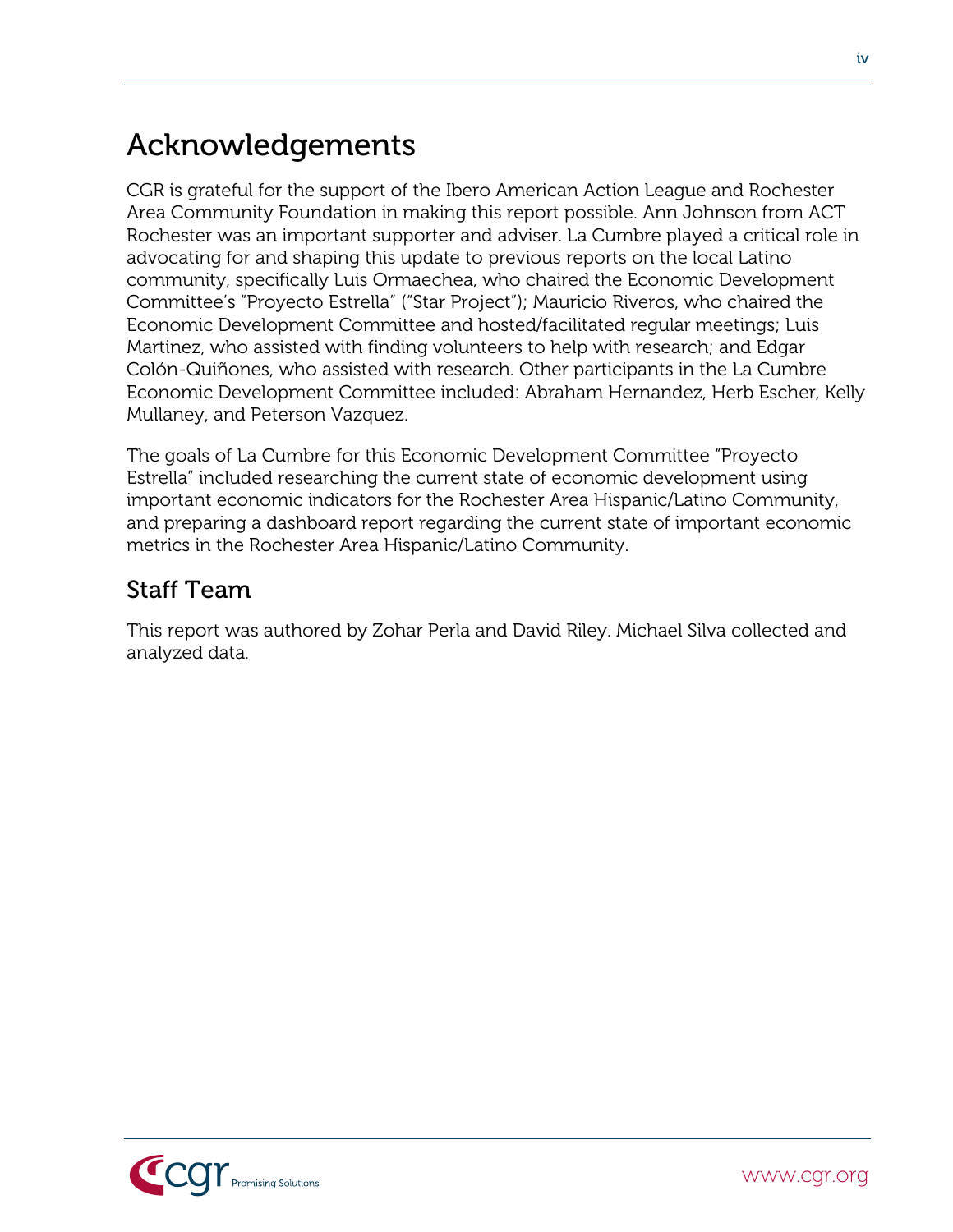## **Table of Contents**

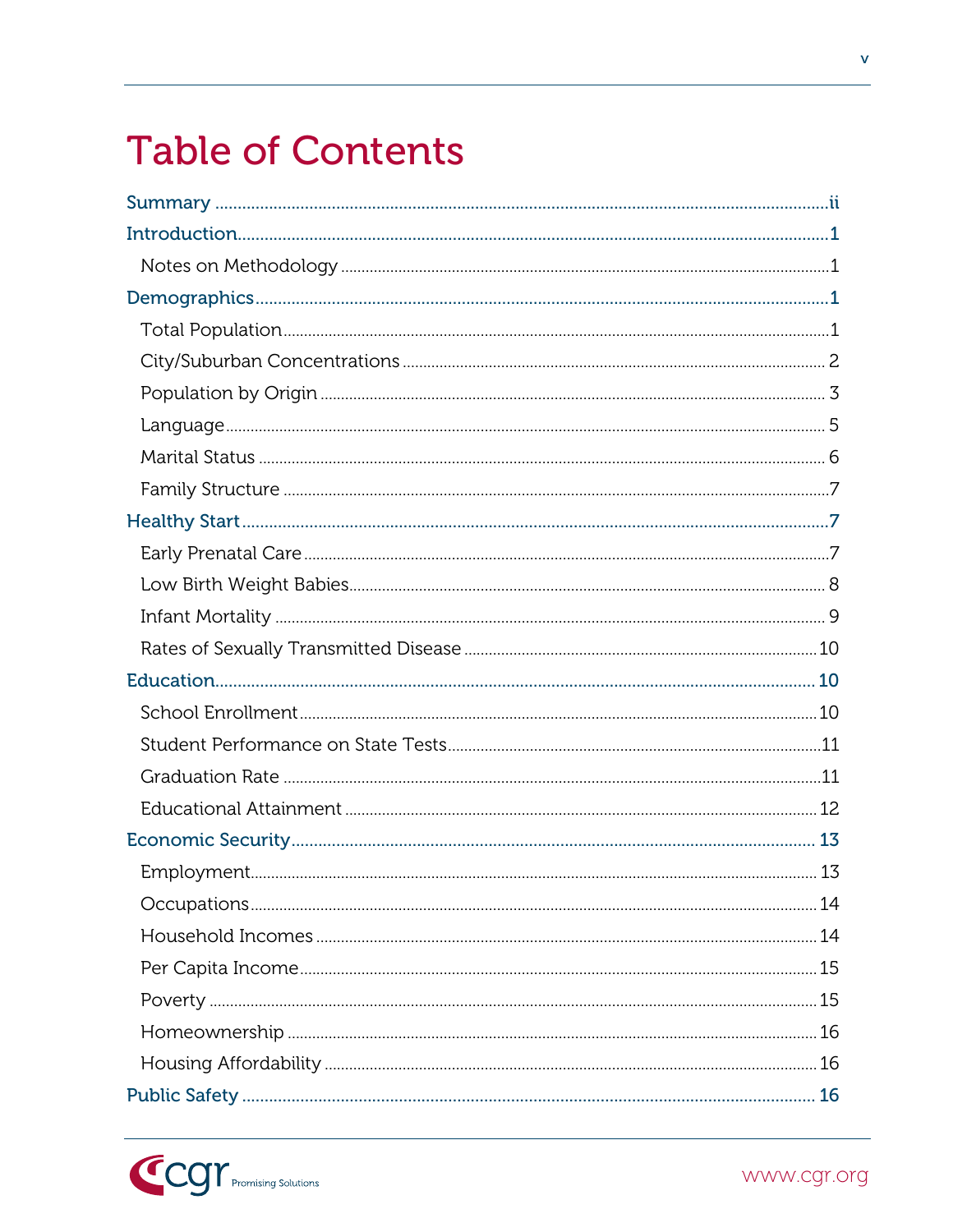# <span id="page-6-0"></span>Introduction

CGR was engaged by the Ibero American Action League and La Cumbre to develop this Profile of the Hispanic and Latino community in Monroe County. This report updates previous reports from 2000, 2003 and 2012 with additional data and analysis. It is aimed at providing both big-picture and granular information about Hispanic and Latino residents of Monroe County and how they are faring on a variety of socioeconomic indicators.

### <span id="page-6-1"></span>Notes on Methodology

This report makes heavy use of two types of data from the U.S. Census Bureau. The first is from the decennial Census, the bureau's once every 10 years effort to count everyone in America. The second is more detailed information on social and economic characteristics of the population, collecting on an ongoing basis through the bureau's American Community Survey.

This data is used to report on topics such as family structure, poverty, income and education. We generally present data reflecting survey results from 2012-16, the latest currently available. Pooling the results from five years of surveys increases the accuracy of the numbers; however, the numbers are still estimates of rates for the total population based on surveys of a sample of the population. Small changes or differences, therefore, should be viewed with caution, as they may not reflect true changes or differences. It was not possible to report margins of error for all of the estimates in this report, but CGR was cautious in interpreting the data and took into account the imprecise nature of the some of the estimates.

In this report, following the conventions of the U.S. Census Bureau, the terms "Hispanic" and "Latino" are considered ethnicities and not races, and people of all races (black or African American, white, etc.) are included in the Hispanic/Latino group if they consider themselves to be of Hispanic/Latino heritage.

A note on language: We use both the terms "Hispanic" and "Latino" to refer to those of Spanish-speaking origin in this report, in an attempt to be inclusive and respectful of those who may prefer one or the other word.

## <span id="page-6-2"></span>**Demographics**

### <span id="page-6-3"></span>Total Population

Monroe County's Hispanic or Latino population has more than doubled since 1980. The population's growth since 2010 (13%) was greater than at the state (7%) or

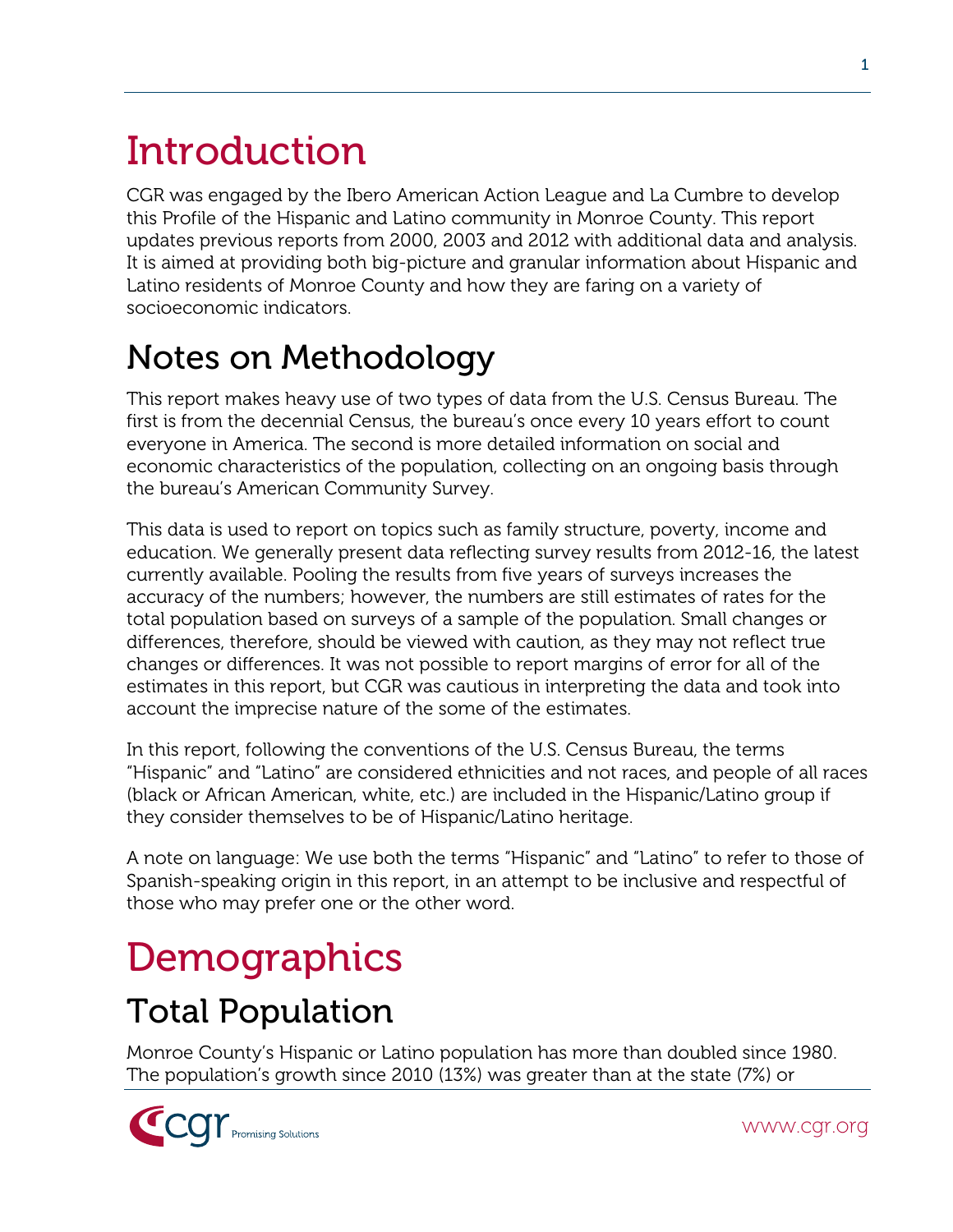national level (9%). The largest growth in population occurred between 2000 and 2010, when Monroe County's Hispanic or Latino population increased by almost 15,000 people. From 2010 to 2012-16, the population added over 6,800 individuals. Note that these figures do not include the estimated 3,400 or more Puerto Ricans who came to Rochester following the damage wreaked by Hurricane Maria on the island in September 2017.

The growth rate of the Latino population in Monroe County between 2000 and 2012- 16 of 56% greatly exceeds the county's total population growth rate, which was less than 2%.



#### Hispanic or Latino Population in Monroe County

Source: U.S. Census Bureau, Decennial Census and American Community Survey

#### <span id="page-7-0"></span>City/Suburban Concentrations

Monroe County's Hispanic or Latino population has traditionally been more heavily concentrated within Rochester. In 1980, 79% lived in the City while only 21% lived in the rest of the County. As the County's Hispanic or Latino population has grown overall, this concentration has fallen over time, with a particularly sharp fall from 2000 to 2010, when the City's share of the County's Hispanic or Latino population fell from 72% to 64%. The suburban Hispanic or Latino population grew faster than the City population. This trend has continued, and in 2012-16, only 61% of the County's Hispanic or Latino population (roughly 37,000 people) lived in Rochester. This represented a growth of 21% for the suburban population (to a population of slightly

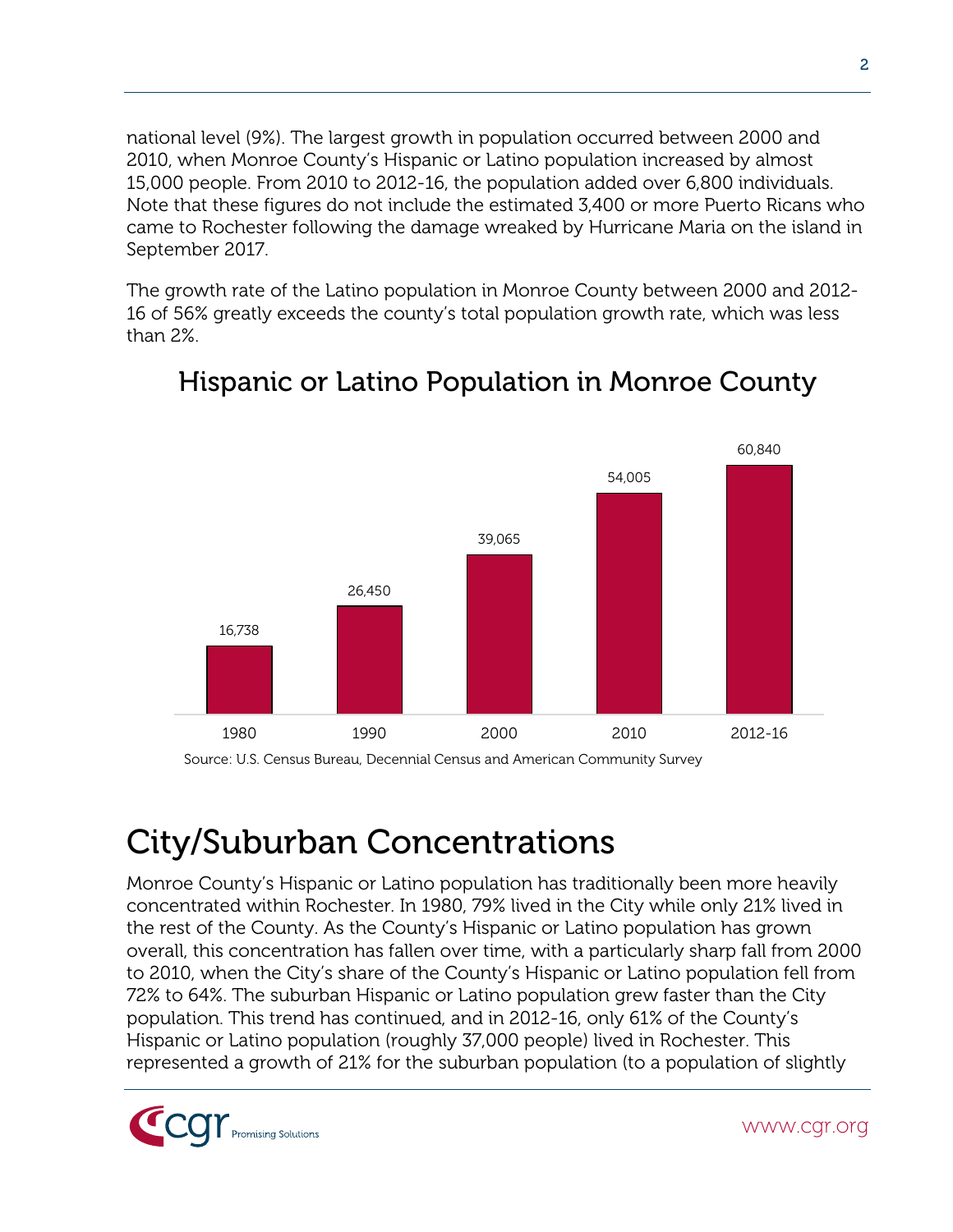under 24,000) from 2010 to 2012-16, while the City Hispanic or Latino population only grew by 8% in the same time period. As a result, the size of the City and the suburban Hispanic or Latino populations has gotten more similar over time, though there are still roughly 1.6 Hispanic or Latinos in the City for every one living in the suburbs.





Source: U.S. Census Bureau, Decennial Census and American Community Survey

#### <span id="page-8-0"></span>Population by Origin

In 2012-16, 69% of Monroe County's Hispanic or Latino population was of Puerto Rican descent, a slight decrease from 73% in 2007-11. The share of Hispanic or Latino residents who identify as originating from somewhere other than Mexico, Cuba, or Puerto Rico as grown from 16% of the population in 2007-11 to 19% in 2012-16.

Between 2000 and 2012-16, 66% of the growth of Monroe County's Hispanic or Latino population can be attributed to the growth in the Puerto Rican population. The growth in the Mexican population makes up another 10% of the growth in that time period.

The suburban populations of Puerto Rican, Cuban, and Mexican origins all more than doubled between 2000 and 2012-16. The suburban Puerto Rican population increased by over 7,000 residents in this time period (and increase of almost 130%). The City populations grew at a slower pace, with the City Puerto Rican population increasing by roughly 6,000 residents in the same time period (an increase of 32%).

Despite the large increases in the suburban Puerto Rican population, the majority (69%) of the County's Puerto Rican residents still live in the City. In contrast, the majority (74%) of the County's Mexican residents live in the suburbs.

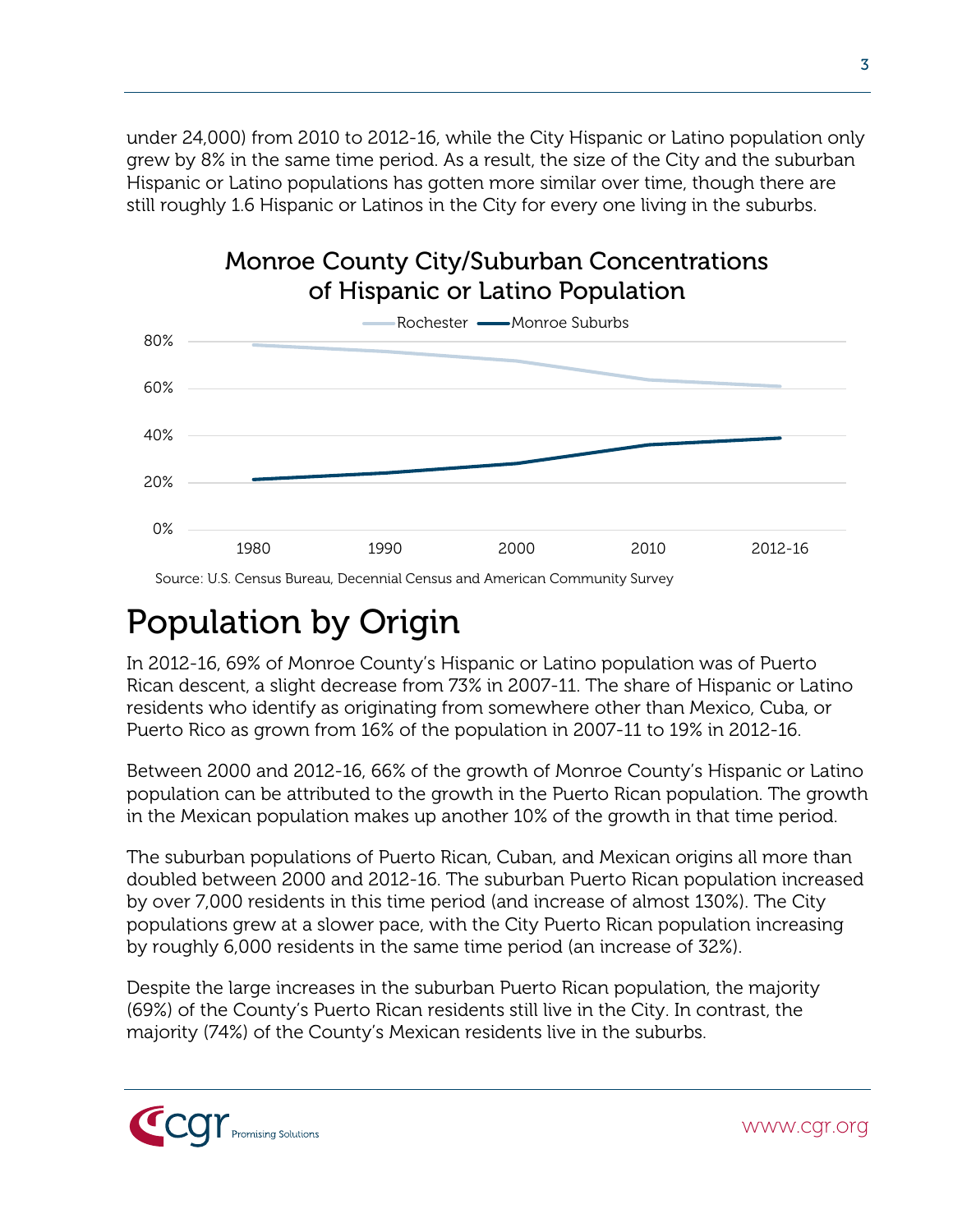Fewer than 8,000 of Monroe County's 60,000 Hispanic and Latino residents were foreign born, or 12.7%.



Source: U.S. Census Bureau, Decennial Census and American

Hispanic and Latino residents had the youngest population in Monroe County, with 73% younger than 45, compared to 68% for African Americans, 70% for Asians and 54% of Whites.



Source: U.S. Census Bureau, Decennial Census and American Community Survey

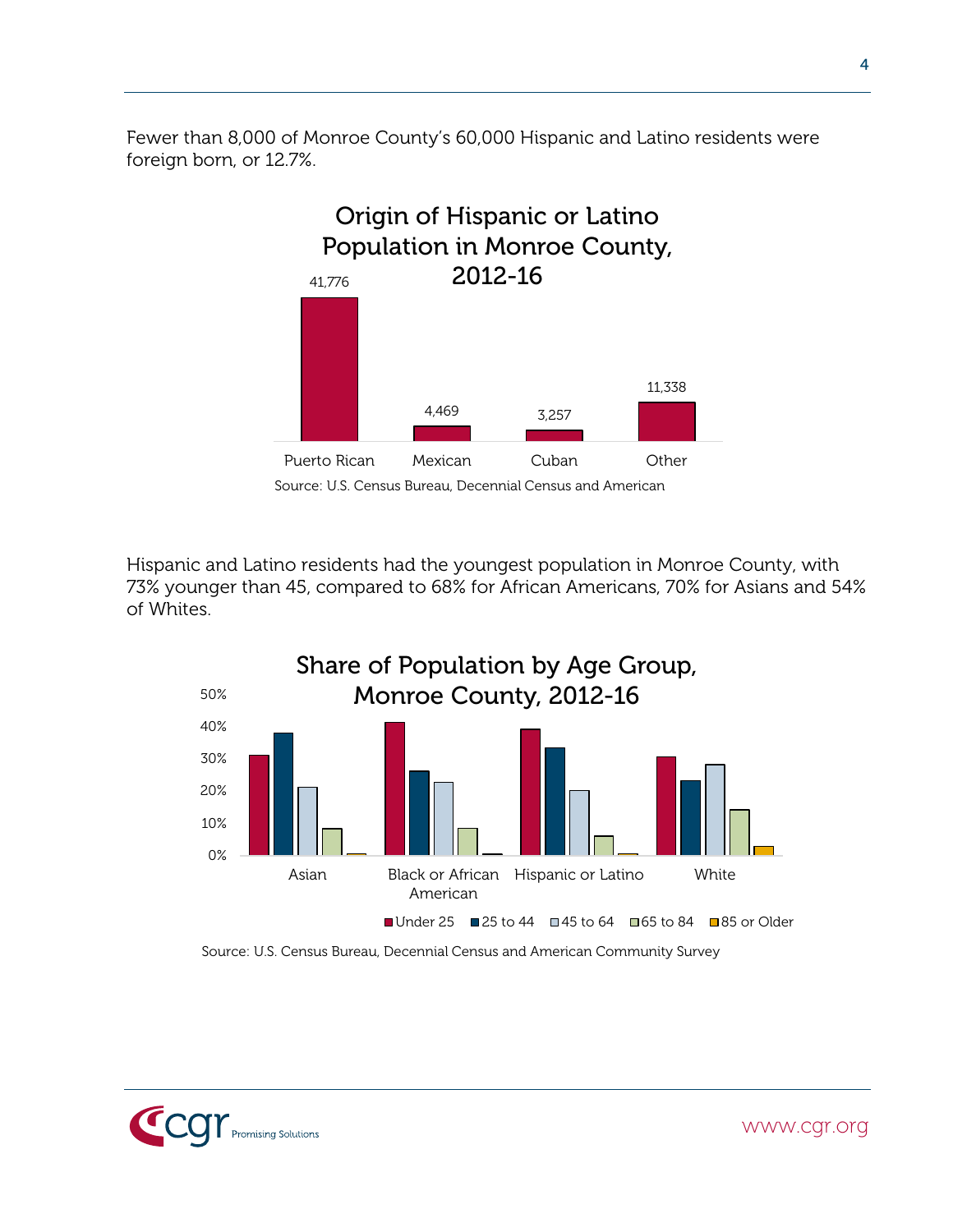#### <span id="page-10-0"></span>Language

A majority of Monroe County Hispanic or Latinos spoke a language other than English, though that share declined from 74% in 2000 to 62% in 2007-11. It has stayed relatively flat since then and was at 63% in 2012-16.



The share of Hispanic or Latino residents who said they do not speak English "very well" has decreased since 2000 across Monroe County. In 2000, 30% of Hispanic or Latino people in the County indicated that they did not speak English "very well". By 2007-11, the rate had declined to 22%. It then increased slightly, to 24%, as of 2012-16. This rate followed a similar pattern during the same period in both the City and the suburbs, though the share of Hispanic or Latino residents that do not speak English "very well" was far higher in 2012-16 in the City (29%) than in the suburbs (17%).

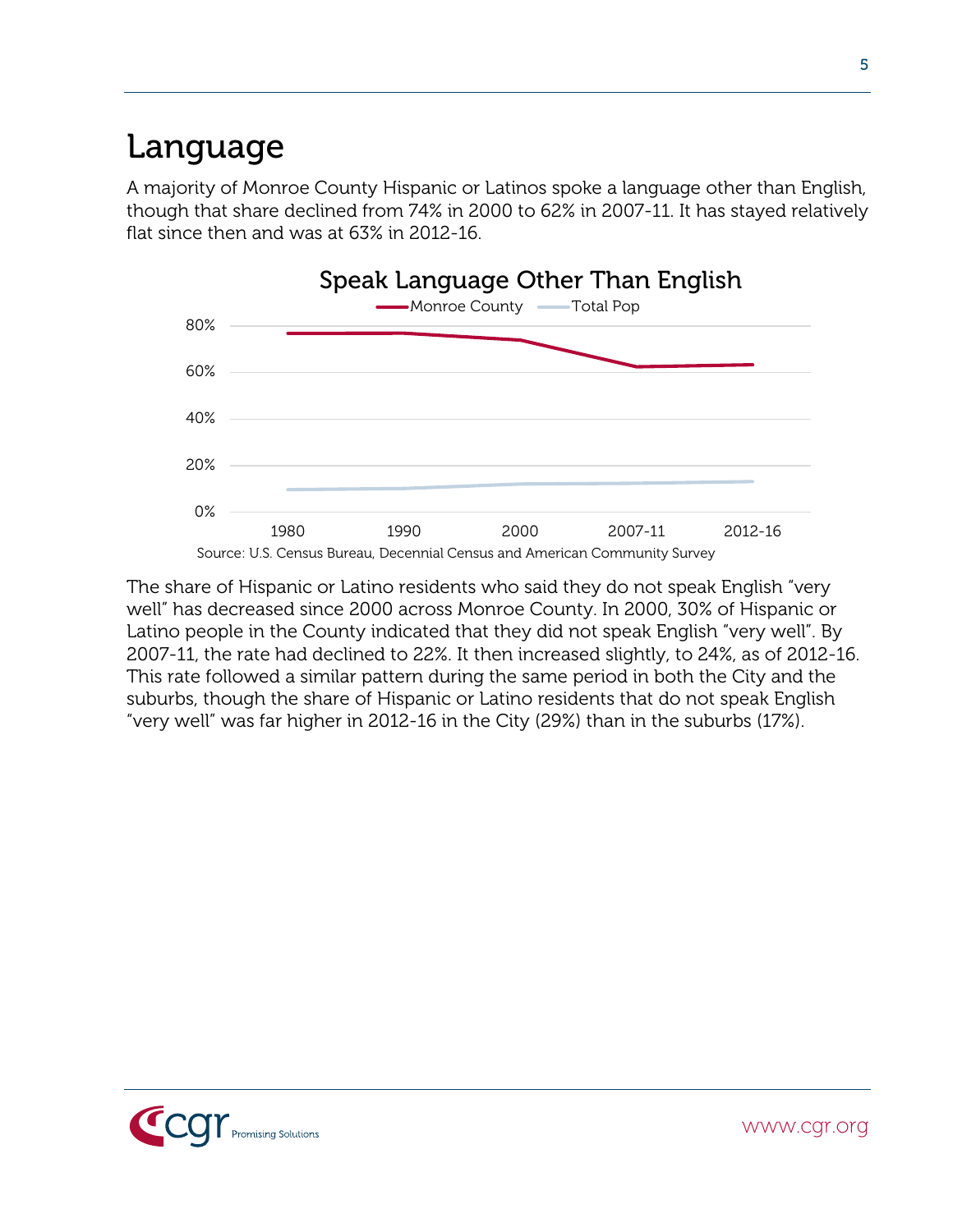#### Hispanic or Latino Residents in Monroe County Indicating They Do Not Speak English "Very Well"



#### <span id="page-11-0"></span>Marital Status

The share of the local Hispanic or Latino population that was married decreased from 2000 to 2012-16, particularly in the suburbs. Overall, 30% of the County Hispanic or Latino population was married in 2012-16, down 7 percentage points from 2000. This was lower than the married share of the general population in the County, 44%, which had also declined at a similar rate.

The City Hispanic or Latino population had a lower rate than the Hispanic or Latino population in the County as a whole (25%), and had decreased at a similar pace.

Compared to the City, a larger percentage of the Hispanic or Latino population in the County's suburbs was married in 2012-16 (38%). This was a decrease of 13 percentage points since 2000. The marriage rate for the general population of the suburbs was quite a bit higher (51%), but it also had declined 8 points since 2000.

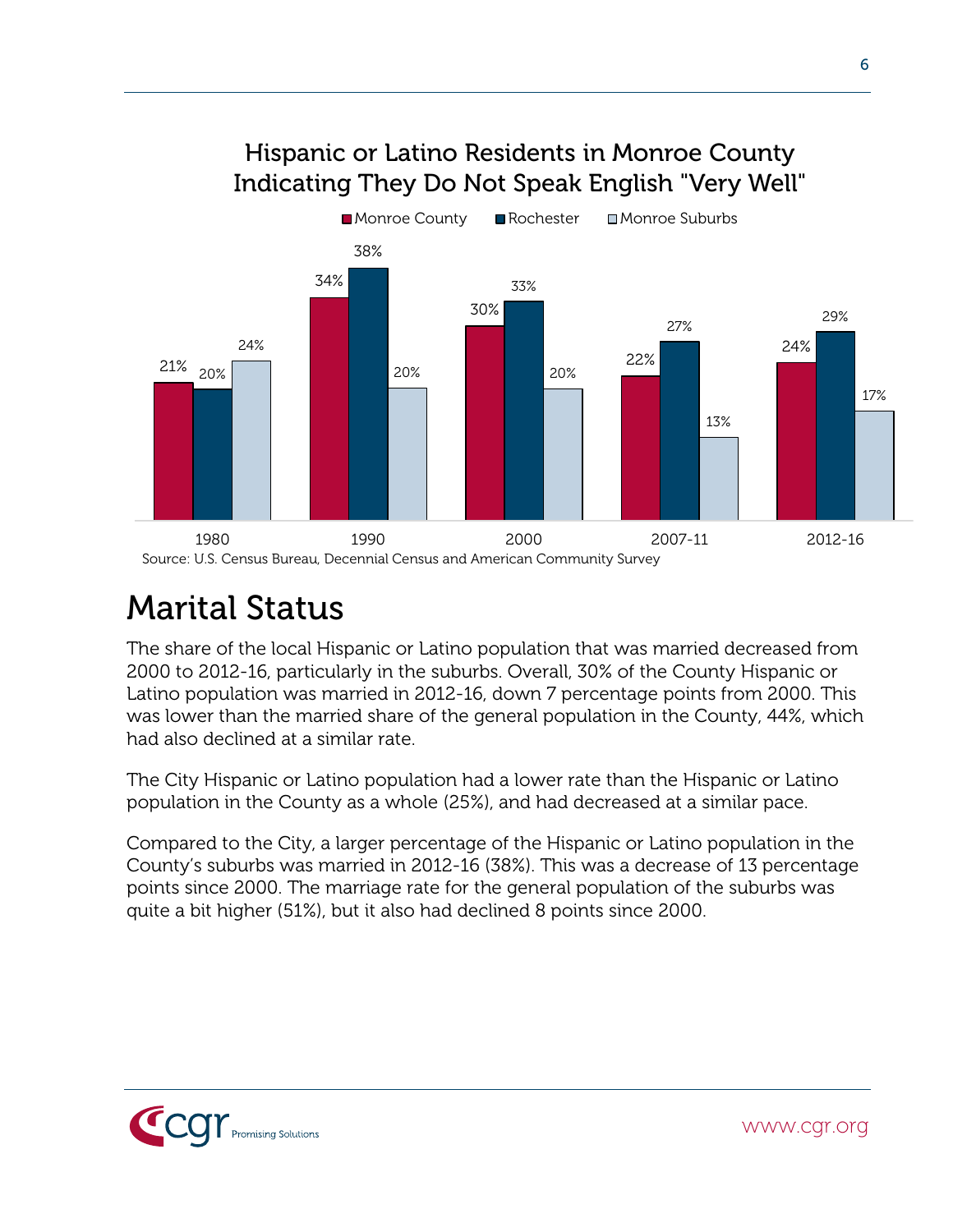#### Marriage Rate for Hispanic or Latino Residents in Monroe County



### <span id="page-12-0"></span>Family Structure

In 2012-16, 39% of Hispanic or Latino families in Monroe County were single mothers with children (roughly 4,800 families). This was fairly similar to the share in 2000, but represented an increase of roughly 1,600 Hispanic or Latino single mother families with children across the County. Of Hispanic or Latino families with children, roughly 60% are single mothers.

In 2012-16, 22% of all Hispanic or Latino families were married couple families with children (roughly 2,700 families), down from 32% in 2000. In Monroe County, roughly a third of Hispanic or Latino families with children are married couple families.

Over two-thirds of Hispanic or Latino families with children in the County live in the City of Rochester.

## <span id="page-12-1"></span>Healthy Start

### <span id="page-12-2"></span>Early Prenatal Care

In 2016, 78% of Hispanic or Latino births in Monroe County were to mothers who received prenatal care starting in the first trimester of pregnancy, which can reduce risks for complications and improve birth outcomes. That was up from 68% in 2006

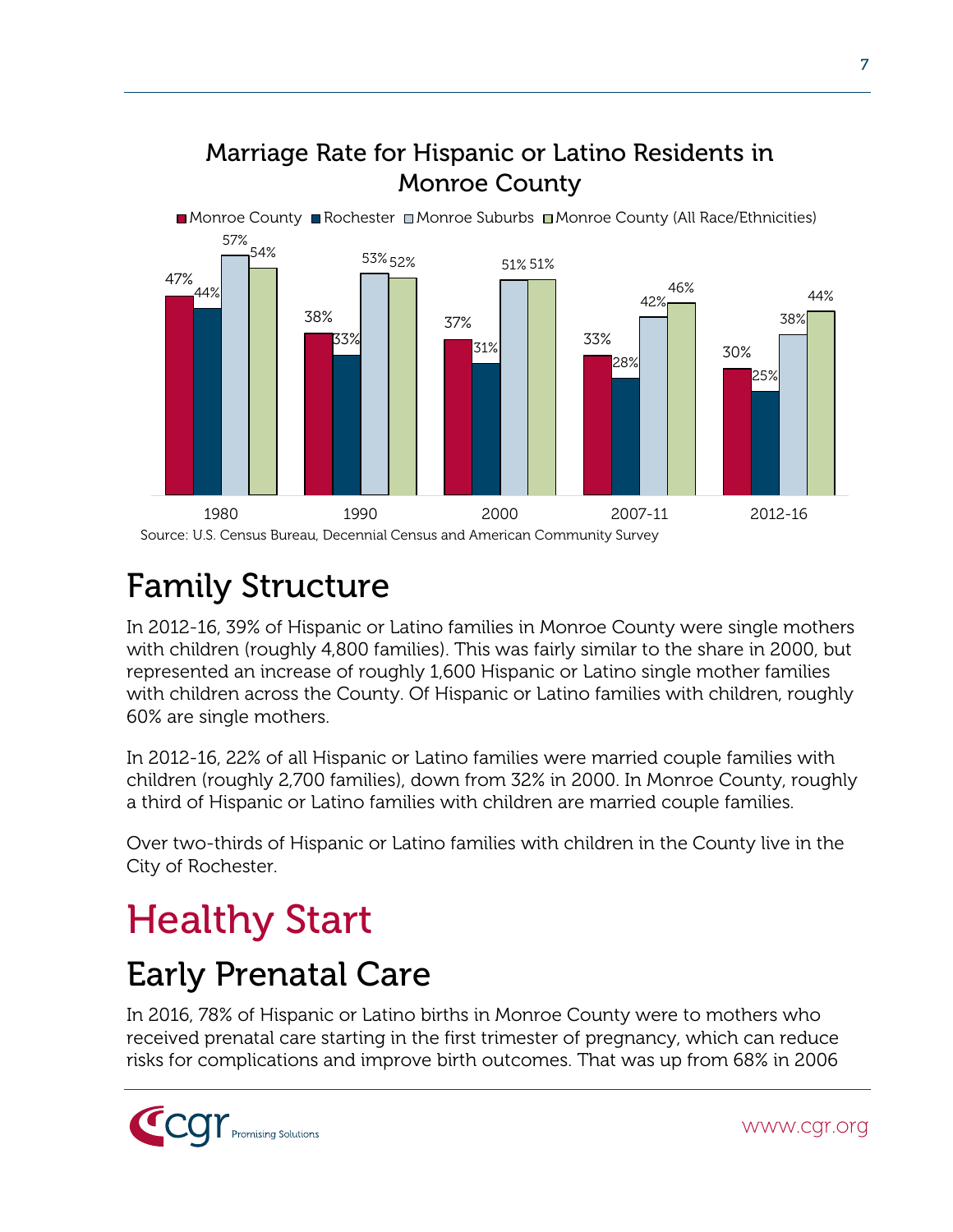and slightly higher than the rate for births to Hispanic mothers within the City alone, at 75%.

Access to prenatal care among Hispanic and Latina mothers was higher than some racial and ethnic groups and lower than others. At the County level, the prenatal care rate for Hispanic births was higher than for Black or African American births (72%), but quite a bit lower than for Whites (89%). Within the City, rates for all groups were a bit lower, but disparities persisted: the prenatal care rate for Hispanic or Latina births was higher than for Black or African American births (70%) and lower than Whites (81%).

Despite uneven access to prenatal care, rates have been improving for all ethnic groups in Monroe County, including Hispanic and Latina mothers. Between 2006 and 2016, the share of births to Hispanic or Latina mothers who accessed prenatal care increased 10 percentage points. The share for Black or African American births increased 14 points, while there was a smaller 7-point increase for White births.

#### Births to Mothers Who Received Early Prenatal Care, Monroe County and Rochester, 2016



### <span id="page-13-0"></span>Low Birth Weight Babies

Low birth-weight infants are more likely than normal birth-weight infants to experience long-term developmental and neurological disabilities. In 2016, 10% of babies born to Hispanic or Latina mothers in Rochester had low birth weights (less than 5.5 pounds), compared to 13% of Black or African American mothers and 6% of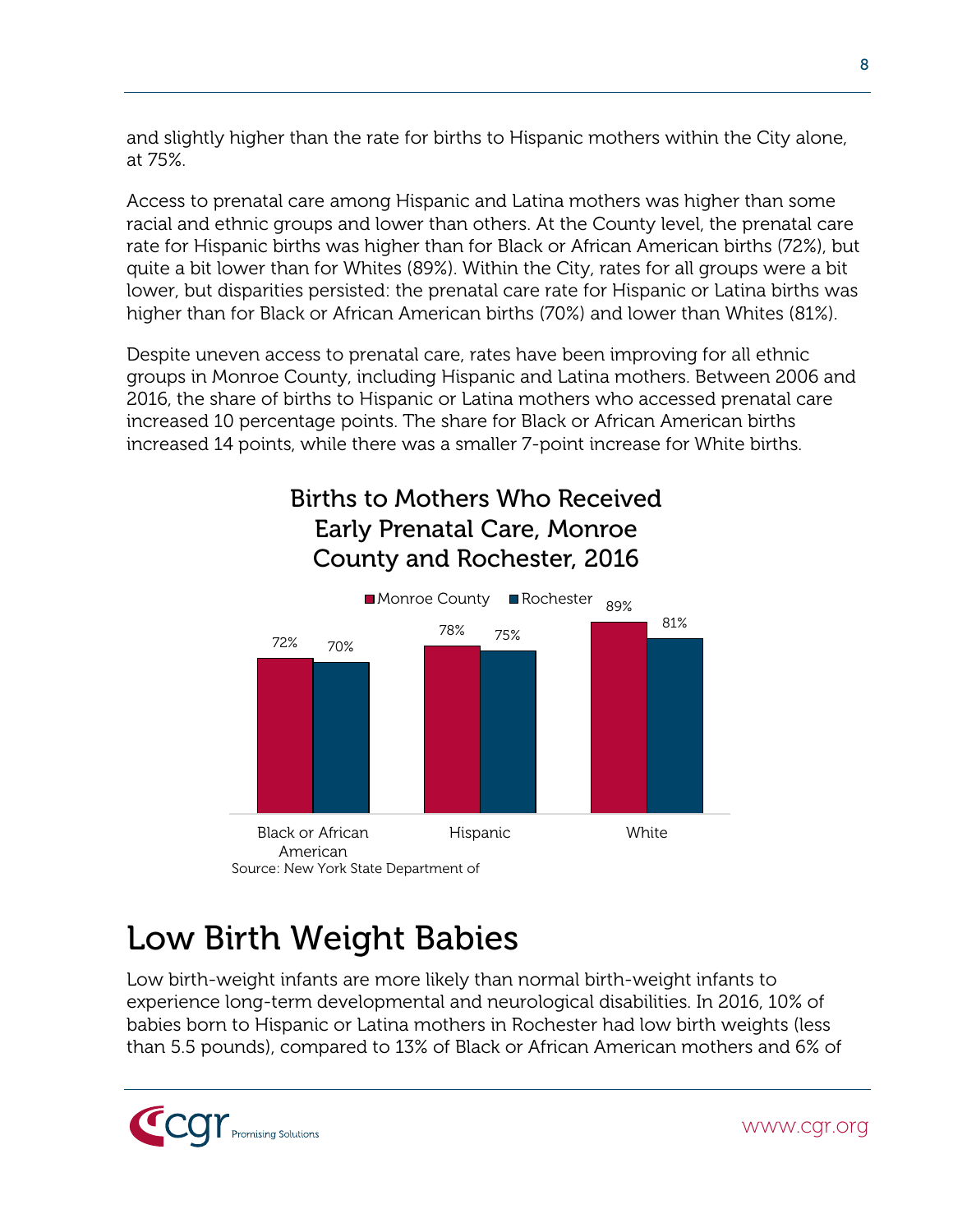white mothers. The Black and Hispanic rates were similar in the City of Rochester, while the White rate was slightly higher, at 8%.

Since 2000, the percentage of Hispanic or Latino babies born with low birth weights in Monroe County increased slightly, from 7% to 10%. The rate was flat for White infants (6%) and decreased slightly for Black or African Americans, from 15% to 13%.

#### <span id="page-14-0"></span>Infant Mortality

The three-year infant mortality rate for 2013-15 among Hispanic or Latino babies in Monroe County was 7 per 1,000 live births. This was lower than the rate for Black or African American babies (13), but quite a bit higher than the rate for White babies (4) during the same period.

The three-year rate for Hispanic or Latino babies had decreased since 2007-09, when it was 11 per 1,000 live births. The African American rate also declined from 16 per 1,000 in 2007-09, but it has remained consistently higher than other racial and ethnic groups. The rate for White infants was essentially flat during this period.



#### Infant Mortality, Monroe County, 2007-15

Source: Monroe County Department of Public Health

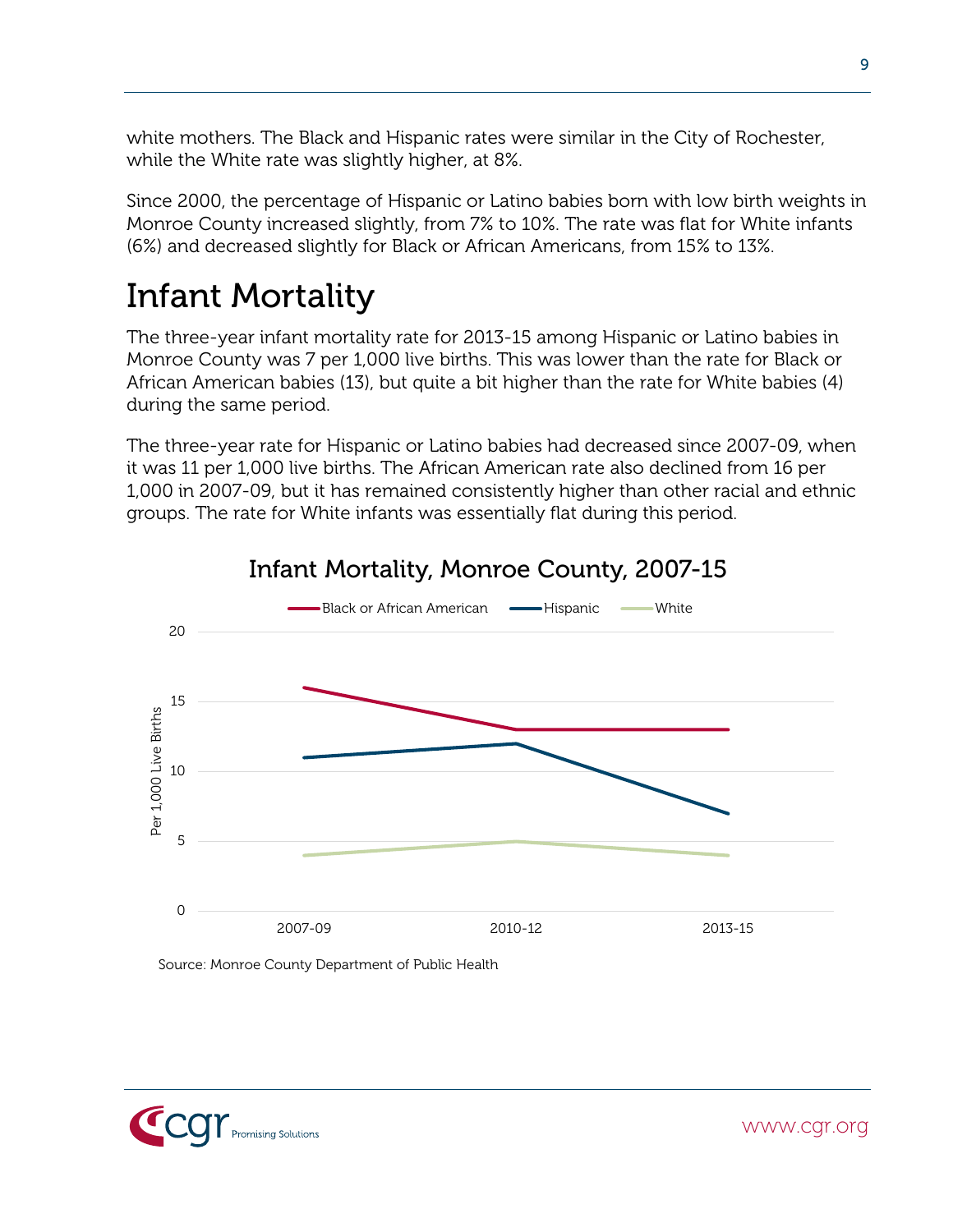#### <span id="page-15-0"></span>Rates of Sexually Transmitted Disease

Latinos in Monroe County have tended to have higher rates of STDs than whites but lower than African Americans. In 2017, for example, the rate of chlamydia infection was 1,103 per 10,000 Latino residents in Monroe, compared to 213 for whites and 2,051 for African Americans. Similarly, the rate of people living with HIV was 312 per 100,000 Latino residents, compared to 54 for whites and 349 for African Americans.

## <span id="page-15-1"></span>Education

#### <span id="page-15-2"></span>School Enrollment

In 2012-16, 39% of the Hispanic or Latino population above age 3 in Monroe County was enrolled in some type of school, including pre-kindergarten programs, elementary and high schools, and colleges and universities. This share was similar to Hispanic or Latino students in the City of Rochester, at 38% (or about 13,290 students). The enrollment rate was slightly higher in the County's suburbs (42%), where another 9,220 Hispanic or Latino students live.

The overall percentage of enrolled Hispanic students at the County level has been fairly steady since 1980. In the City, the share increased from 35% in 1980 to 40% in 2000 before dropping slightly, to 37%, in 2007-11. In the suburbs, Hispanic school enrollment has decreased five percentage points since 1980.

Prekindergarten enrollment among Hispanic children in Monroe County peaked in 2000 at 5.5% before declining to 2.2% in 2012-16. College enrollment increased from 5.7% in 1980 to 9.4% in 2012-16. The college enrollment rate for Hispanic residents of the City improved, increasing from 3.3% in 1980 to 6.7% in 2012-16, but the share in the suburbs has consistently been higher (at 14% in 2012-16).

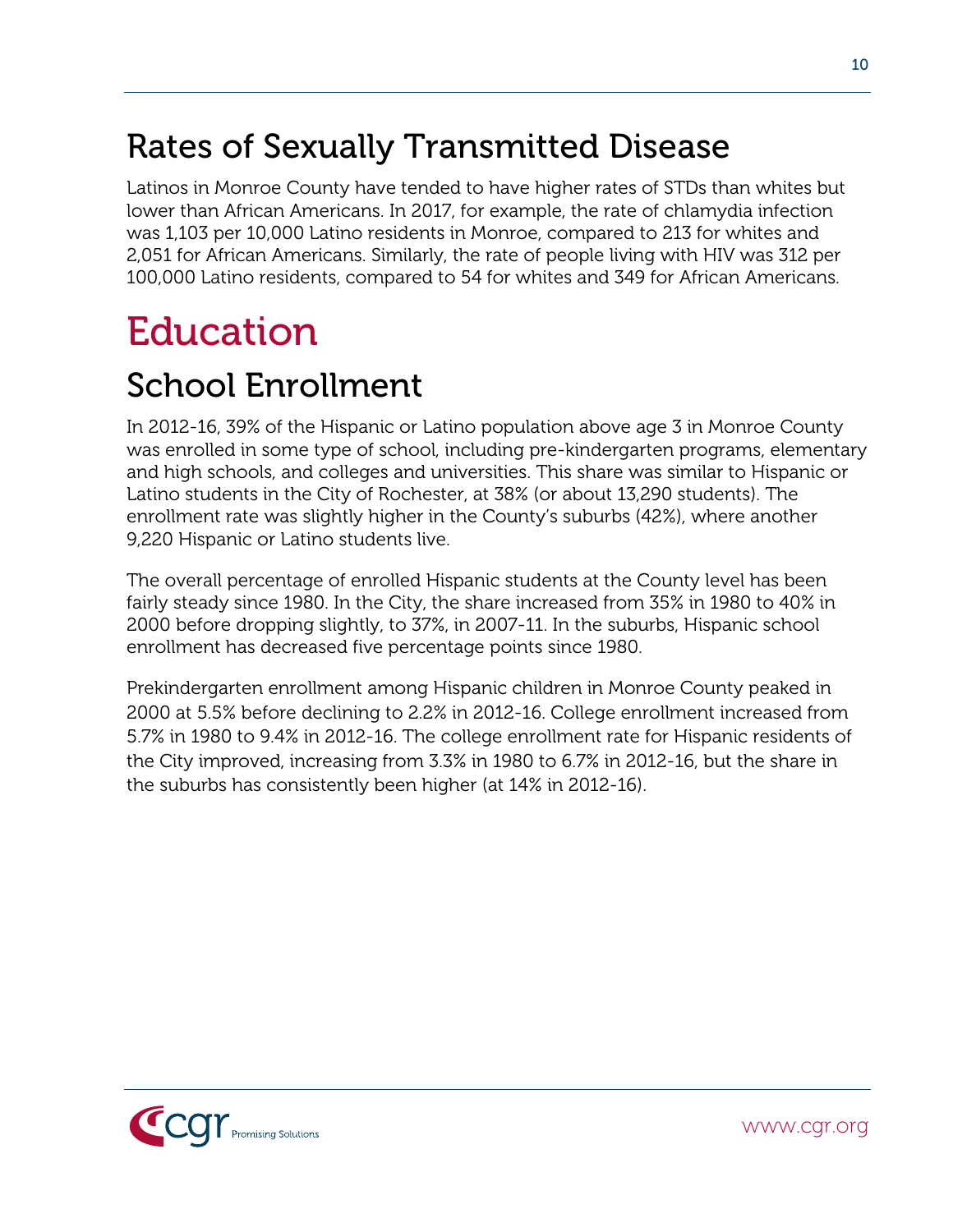

Source: U.S. Census Bureau, Decennial Census and American Community Survey

#### <span id="page-16-0"></span>Student Performance on State Tests

On state tests in English and math, Latino student performance lagged behind white and Asian students and was generally on par with African American students. For example, in 2018, 22% of Latino 3<sup>rd</sup> graders passed the state's reading exam, compared to 18% of African Americans, 56% of whites and 59% of Asians. The same pattern was evident in 3rd grade math, with 28% of Latino students passing, 25% of African Americans, 58% of whites and 64% of Asians.

#### <span id="page-16-1"></span>Graduation Rate

In 2017, about two-thirds of Hispanic or Latino students in Monroe County (67%) graduated from high school on time (within four years). This was slightly lower than the percentage of Black or African American students (69%) and much lower than the rates for Asian (85%) and White (92%) students.

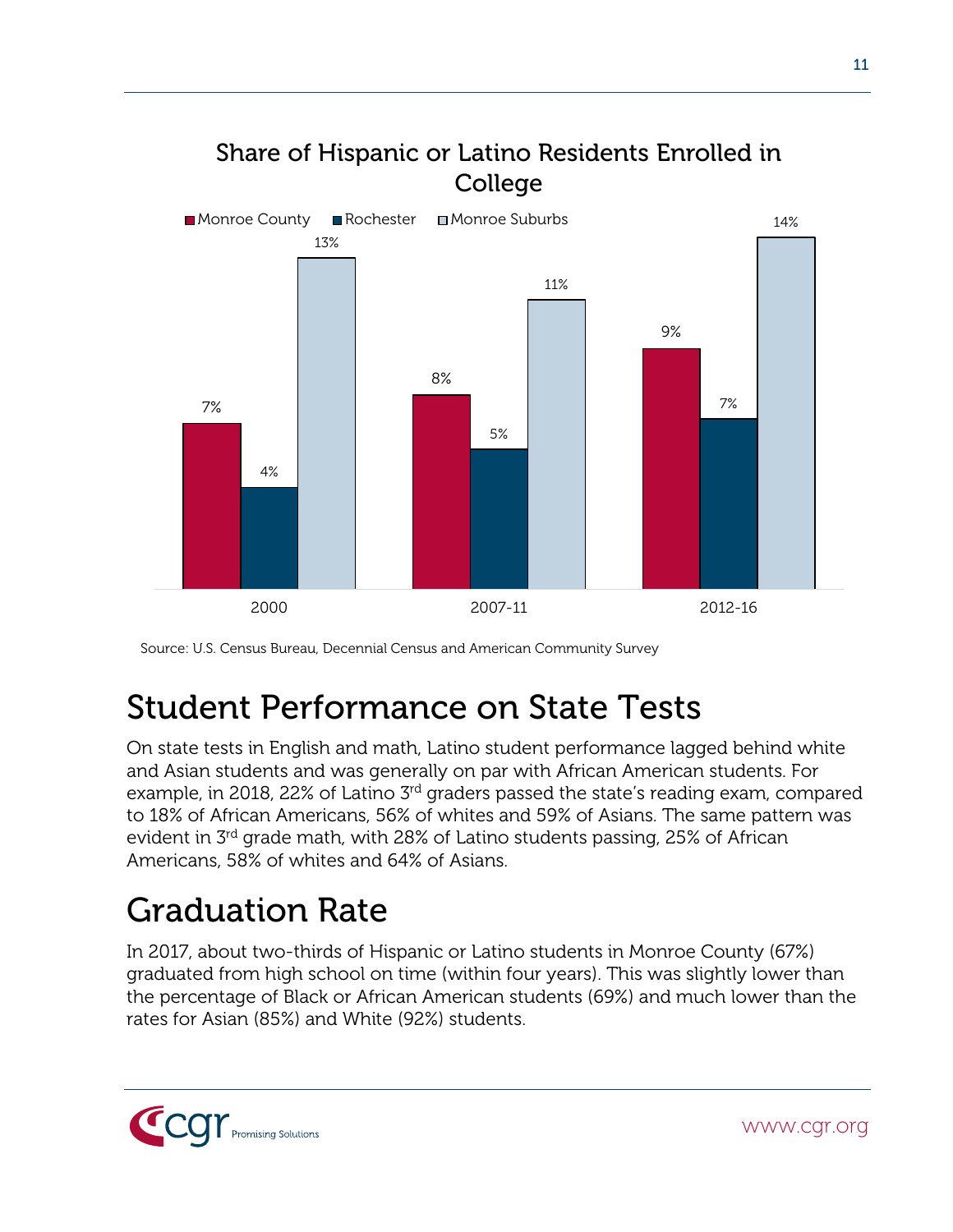Within the City, graduation rates for all groups were significantly lower than in the County, but racial and ethnic disparities remained. The 2017 Hispanic graduation rate for the City, at 52%, was significantly lower than the rate for Latino students in the County as a whole. Nonetheless, this was the highest graduation rate for Hispanic or Latino students in the City in at least 10 years. The Hispanic or Latino rate in the City was similar to Asian students (51%) and lower than students who were Black (59%) or White (61%).

By contrast, the 2017 share of suburban Hispanic or Latino students who graduated on time was much higher, at 86%. Still, the Hispanic rate lagged behind African Americans (88%), Whites (93%) and Asians (96%).

Despite some year-to-year fluctuations, the Hispanic graduation rate in the County improved in the 10-year period between 2008 and 2017. After dropping to a low of 53% in 2009, the rate had increased to 67% as of 2017. The graduation rate for Black or African American students followed a similar trajectory during this period. While the rate for Asian American students fluctuated, it remained consistently higher than those of Black and Hispanic students. The White graduation rate remained consistently highest, never dropping below 87%.

#### <span id="page-17-0"></span>Educational Attainment

In 2012-16, 27% of Hispanic or Latino adults in Monroe County had earned a high school diploma, similar to 2000. Another 28% had completed some college or earned an associate's degree, up from 21% in 2000. A similar percentage (29%) had not graduated from high school, but this was down from 39% in 2000. A smaller share (16%) had earned a bachelor's or graduate degree, up slightly from 2000 (13%).

Compared to Hispanic or Latino adults in 2012-16, larger shares of Black or African American adults in Monroe County had earned high school diplomas (32%) or completed some college (33%), and a smaller share had yet to complete high school (21%). Far larger shares of Asian and White adults had earned bachelor's or graduate degrees, at 54% and 40%, respectively.

Within the City of Rochester in 2012-16, a slightly larger share of Hispanic and Latino adults had earned high school diplomas (29%) than at the County level. A larger share, however, had yet to complete high school (36%), but this was a marked improvement from 2000 (47%). Nearly half as many had earned college degrees (9%) and about the same share had completed some college (26%) compared to the County level.

Educational attainment among Hispanic and Latino adults was quite a bit higher in 2012-16 in the County's suburbs, where 27% had earned at least a bachelor's degree,

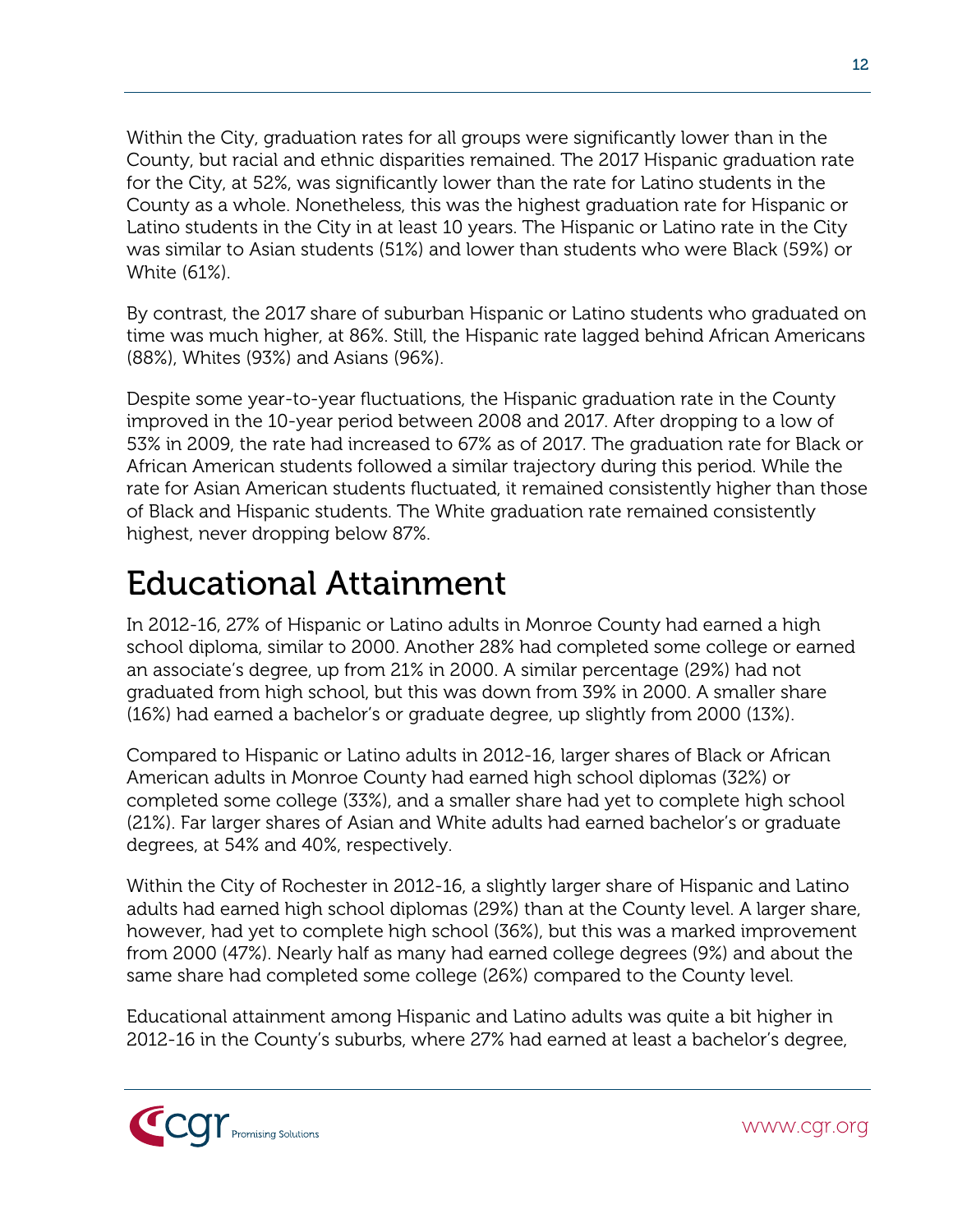24% had completed high school, 31% had attended some college and 19% had yet to finish high school.

Educational Attainment for Hispanic or Latino Adults,



Source: U.S. Census Bureau, American Community Survey

## <span id="page-18-0"></span>Economic Security

### <span id="page-18-1"></span>Employment

In 2012-16, the unemployment rate for Hispanic or Latino people In Monroe County who were able, available and seeking work was 12.5%, similar to the rate in 2000. This was higher than the rates for Hispanic or Latino workers at the state (9.7%) and national (8.7%) levels, both of which had declined since 2000.

The County unemployment rate for Hispanic job seekers was lower than for Black or African American workers (16.3%), but more than twice as high as the rates for Asian (5.7%) and White (5.6%) workers.

Within the City of Rochester, unemployment rates were higher for all racial and ethnic groups than at the County level, but still reflected disparities. For Hispanic or Latino

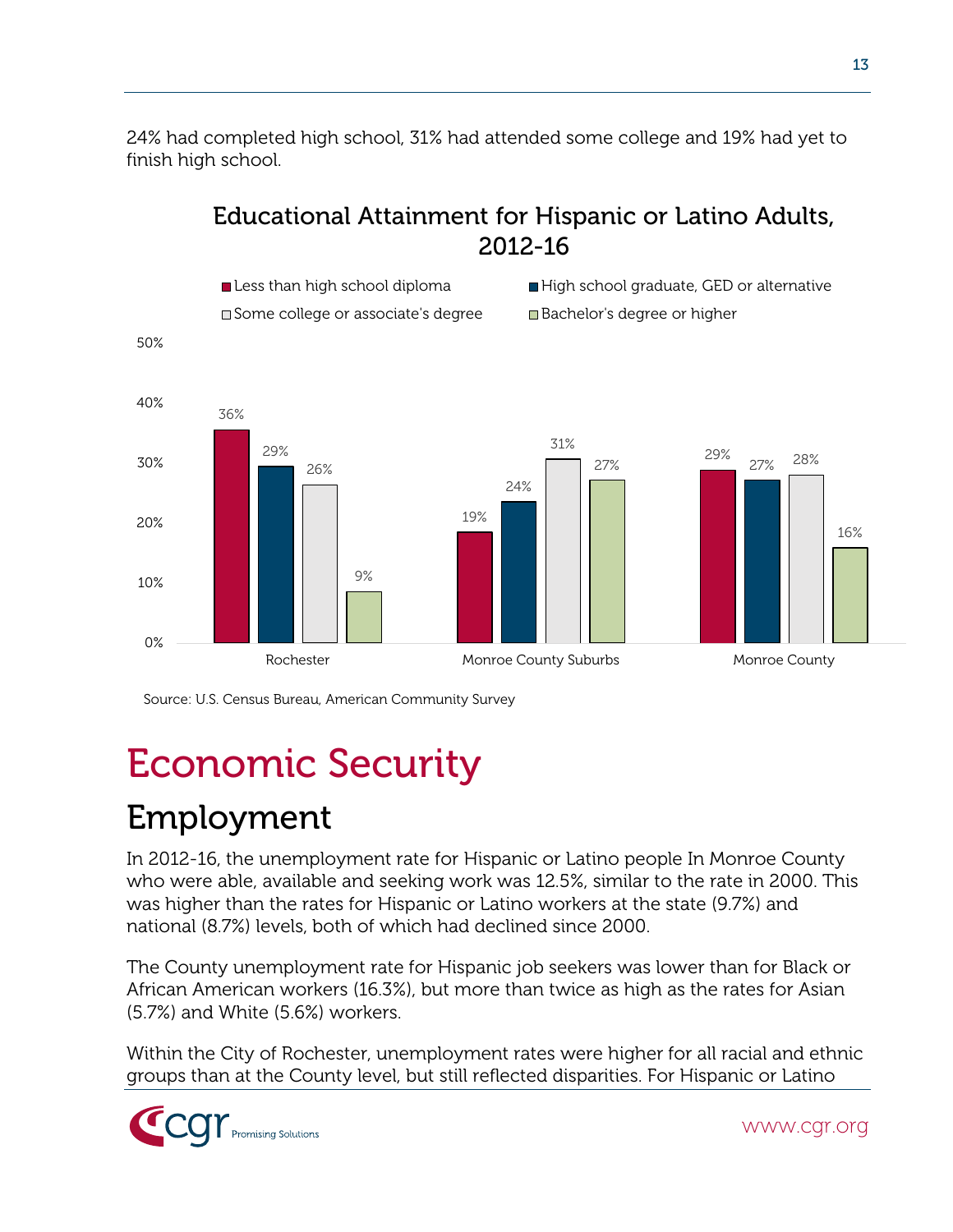workers, the rate was 16.9%, compared to 18.9% among Black or African American workers, 9.4% among Asians and 8.4% among Whites. City unemployment rates had increased for all groups except Asians since 2000.

Hispanic or Latino workers fared better in the suburbs, with an unemployment rate of 7% in 2012-16. This was lower than among Black job seekers (9.8%), but higher than among White (5%) and Asian workers (4.3%).

#### <span id="page-19-0"></span>**Occupations**

For the roughly 23,000 Hispanic or Latino residents employed in Monroe County in 2012-16, the most common occupations were management, business, science and arts (26%), service occupations (26%), and sales and office positions (25%).

The number of Hispanic or Latino residents working in the service industry in Monroe County has grown by 94% since 2000, but the growth in this occupation among Hispanic residents in the suburbs has been over 240%.

### <span id="page-19-1"></span>Household Incomes

Median household income was \$29,950 for Hispanic or Latino residents of Monroe County in 2012-16. After adjusting for inflation, this represents a decrease of 14% from \$34,800 in 2000. Median income was a bit lower among Black or African American households in the County (\$28,560) but twice as high for Whites (\$59,930) and also higher among Asians (\$55,170). (All figures have been adjusted to 2016 dollars.)

The decline in median household income for Hispanic or Latino residents since 2000 was more pronounced in the County's suburbs (32%) than the City (18%). (Note that 2000 median income for suburban residents was estimated based on weighted averages, and so is not as precise as we might like, but we do believe there was a significant decline.) This is likely connected to the fact that the suburban Latino population more than doubled over this time period.

Despite the drop, household income remained significantly higher in 2012-16 for Hispanic residents of the suburbs, at \$47,275, compared to the City, at \$22,760. Median income for Hispanic or Latino households in the City also was lowest in 2012-16 compared to Black or African American (\$25,150), Asian (\$31,030) and White (\$38,960) households.

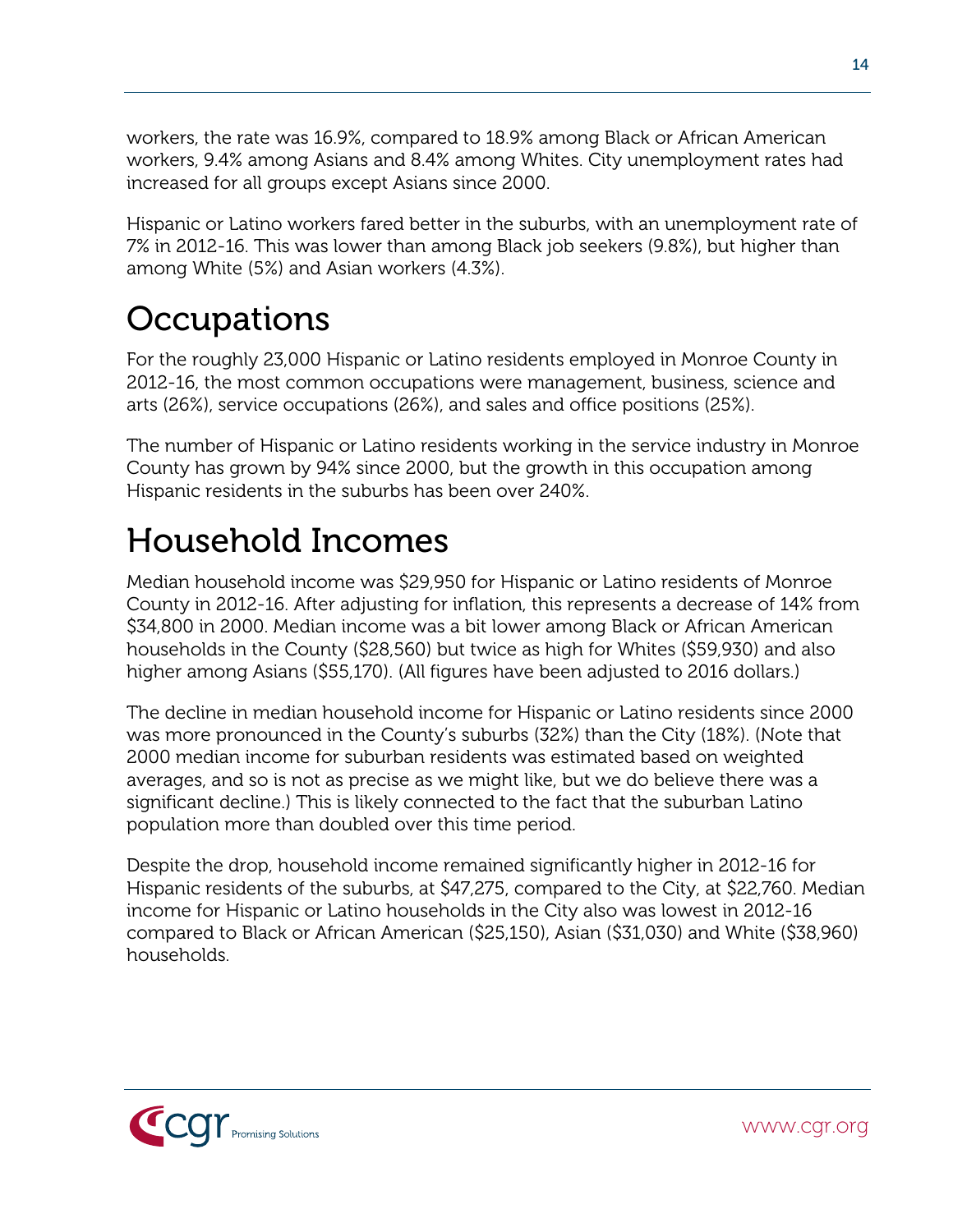

Source: U.S. Census Bureau, Decennial Census and American Community Survey

#### <span id="page-20-0"></span>Per Capita Income

Per capita income measures average income per person in a geographic area. It is a way to measure the income earned by individuals, rather than households.

Latino or Hispanic residents of Monroe County earned an average \$15,300 per person in 2012-16 in 2016 dollars. This represents a decline of 7% from 2000. In 2012-16, Hispanic or Latino resident per capita incomes were higher in the suburbs than in the City (roughly \$20,000 in the suburbs and \$12,300 in the City). The suburban per capita incomes have seen the largest decline, falling by 23% since 2000.

## <span id="page-20-1"></span>Poverty

Roughly one in three Hispanic or Latino residents of Monroe County (34%) had incomes below the federal poverty line in 2012-16, unchanged since 2000. This rate was similar to that of Black or African American residents, but more than three times higher than White residents (10%) and also higher than among Asians (18%).

The poverty rate was more than twice as high for Latino or Hispanic residents of the City (43%) than the suburbs (20%). The suburban rate had increased 5 percentage